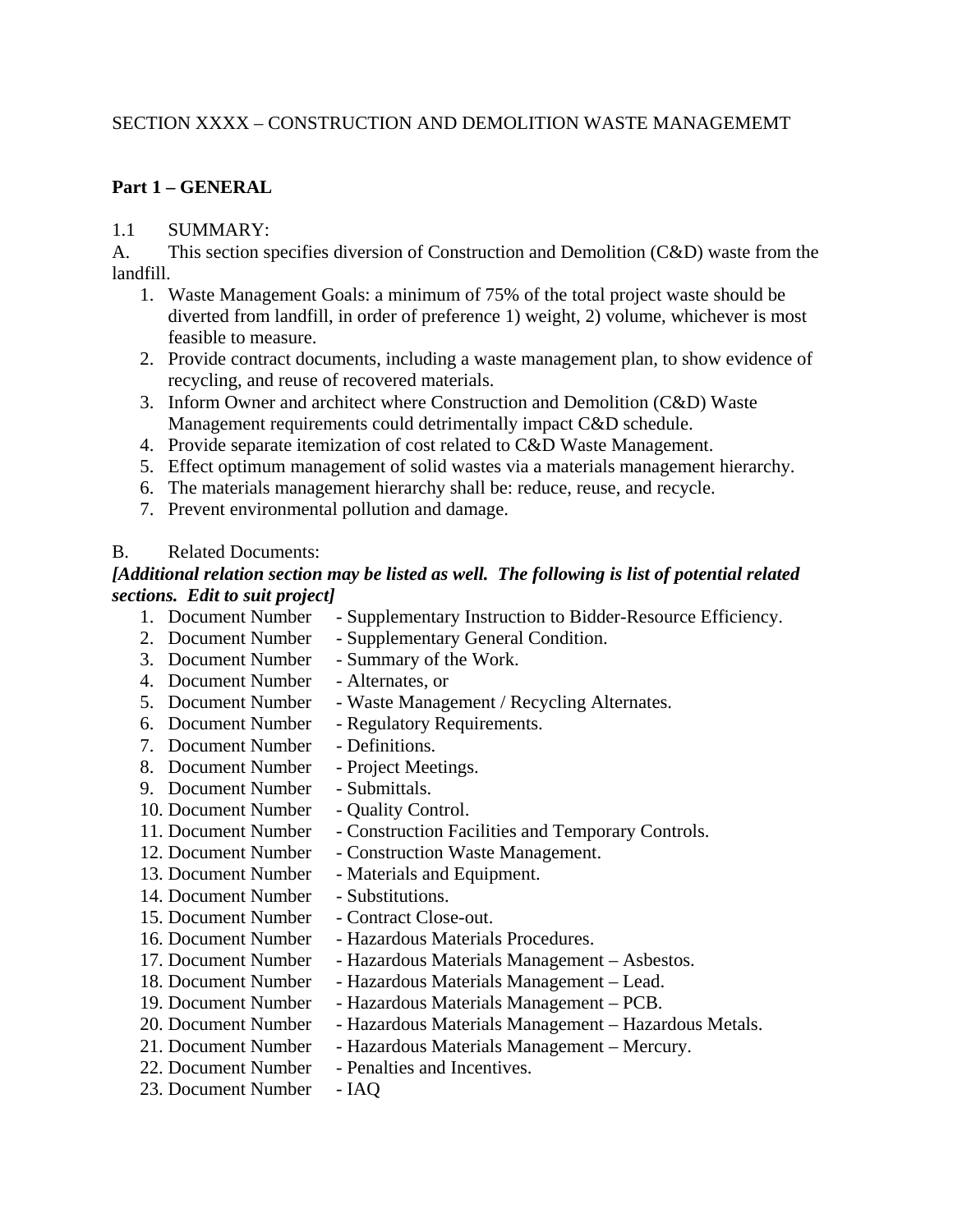### 1.2 DEFINITIONS:

A. Inert Fill – A permitted facility that accepts inert waste such as asphalt and concrete exclusively.

B. Class III Landfill - A landfill that accepts non-hazardous waste such as household, commercial, and industrial waste, including construction, remodeling, repair, and demolition operations.

C. Construction and Demolition Waste – Including solid wastes, such as building materials, packaging, rubbish, debris, and rubble resulting form construction, remodeling, repair, and demolition operations.

- 1. Rubbish: Including both combustible and noncombustible wastes, such as paper, boxes, glass, crockery, metal and lumber scrap, tin cans, and bones.
- 2. Debris: Including both combustible and noncombustible wastes, such as leaves and tree trimmings that result from construction or maintenance and repair work.

D. Weight Conversion Factor – It is the rate set forth in the standardized Weight Conversion Table XXXX approved by XXXX for the use in estimating the volume or weight of materials identified in the Waste Management Plan.

E. Deconstruction - The process of removing existing building materials from renovation and demolition projects for the purposes of reuse, and recycling, in a efficient and safe manner possible.

F. Divert – Using material for any purpose other than disposal in a landfill.

G. Waste Materials – Large and small pieces of listed materials which are excess to contract requirements and generally include materials to be recycled and/or recovered from existing construction and items of trimmings, cuttings, and damaged goods resulting from new installations, which can be effectively used in the Work.

H. Reuse – Using a material or product that is recovered from construction, renovation, or demolition activities.

I. Recycling – The process of collecting and preparing recyclable materials in their original form or in manufacturing processes that do not cause the destruction/contamination of recyclable materials in a manner that precludes further use.

J. Recovery – Any process that reclaims materials, substances, energy, or other products contained within or derived from waste on-site. It includes waste-to-energy, composting, and other processes.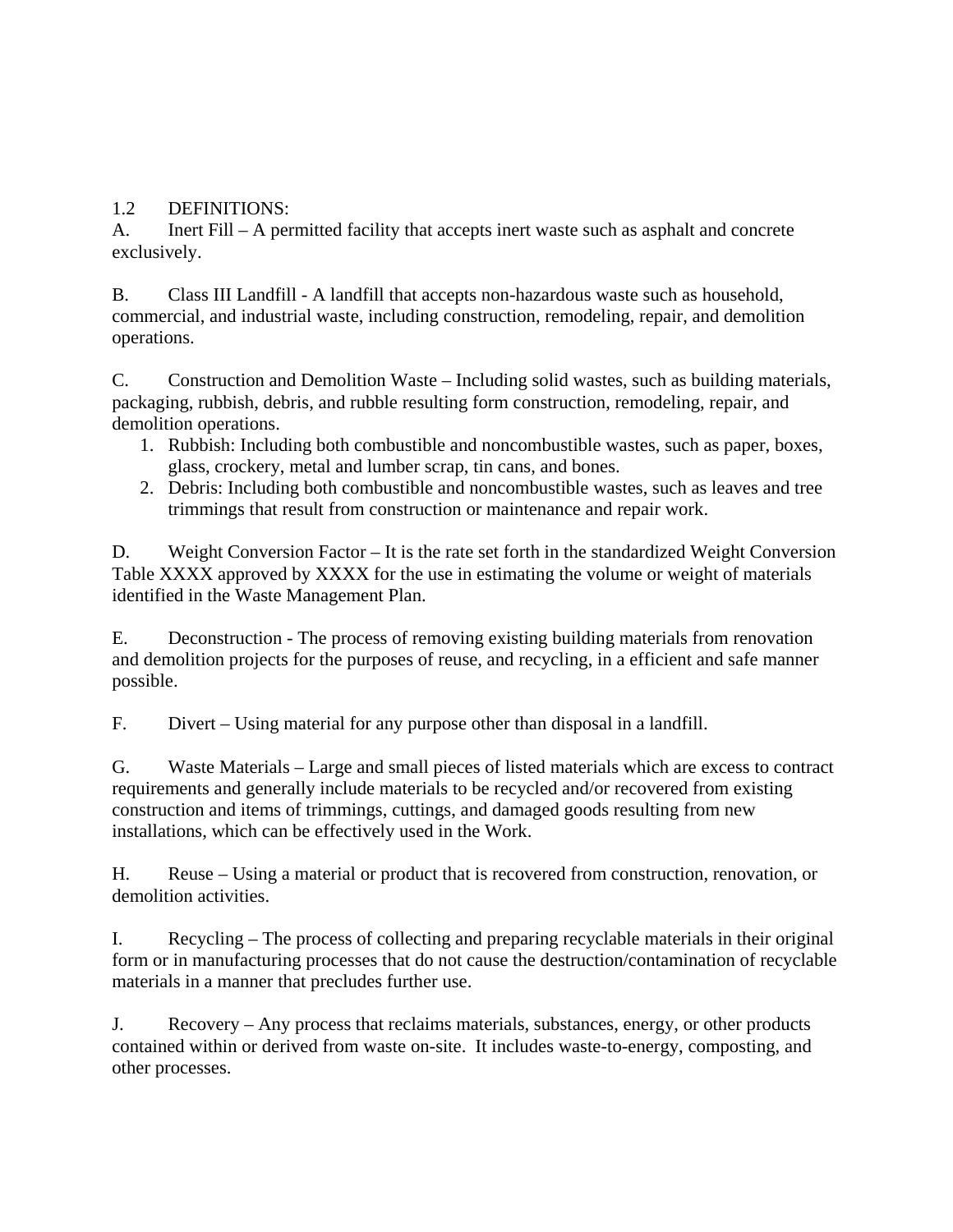K. Sources Separation – Sorting the recovered materials into specific material types with no or a minimum amount of contamination on site.

L. Time-Based Separation – Collecting waste during each phase of construction or deconstruction which results in primarily one major type of recovered material. The material is removed before it becomes mixed with the material from the next phase of construction.

M. Commingled or Off-site Separation – Collecting all material types into a single bin or mixed collection system and separating the waste materials into recyclable material types in an off-site facility.

# 1.3 SUBMITTALS:

# A. C&D Waste Management Plan

Before the start of demolition, submit a C&D waste management plan to the Owner and the architect for approval and it shall include the following:

- 1. Indicate how the Contractor proposes to recover at least 75% of the C&D wastes for reuse and recycling.
- 2. The C&D Waste Management Plan should coordinate the recovery effort with the construction, and renovation / demolition schedule.
- 3. Indicate compliance with section 1.5 QUALITY ASSURANCE.
- 4. Include a list of reuse facilities, recycling facilities and processing facilities that will be receiving the recovered materials (including take back by Owner or on-site auctions.)
- 5. If some of the materials will be donated or sold on-site auctions, describe the process and identify the organizations that may receive the materials.
- 6. Identify materials that are not recyclable or not recovered which will be disposed of in a landfill (or other means acceptable by the State of California and local ordinance and regulations) and explain why the materials are not recovered.
- 7. List the permitted landfill, or other permitted disposal facilities, that will be accepting the disposed waste materials.
- 8. Indicate instances or situations where compliance with the requirements of this specification do not apply or do not appear to be possible.
- 9. Identify each type of waste material to be reused or recycled and estimate the amount, by weight.
- 10. Provide estimate of time requirements for demolition and for the removal of valuable reusable items and materials.
- 11. Prepare building engineering survey and worker safety plan, assessment of building condition and all potential hazards.
- 12. Provide a C&D site management plan.
- 13. Provide final accounting of disposition of recovered materials upon completion of project for final payments.

# B. C&D Waste Management Summary Reports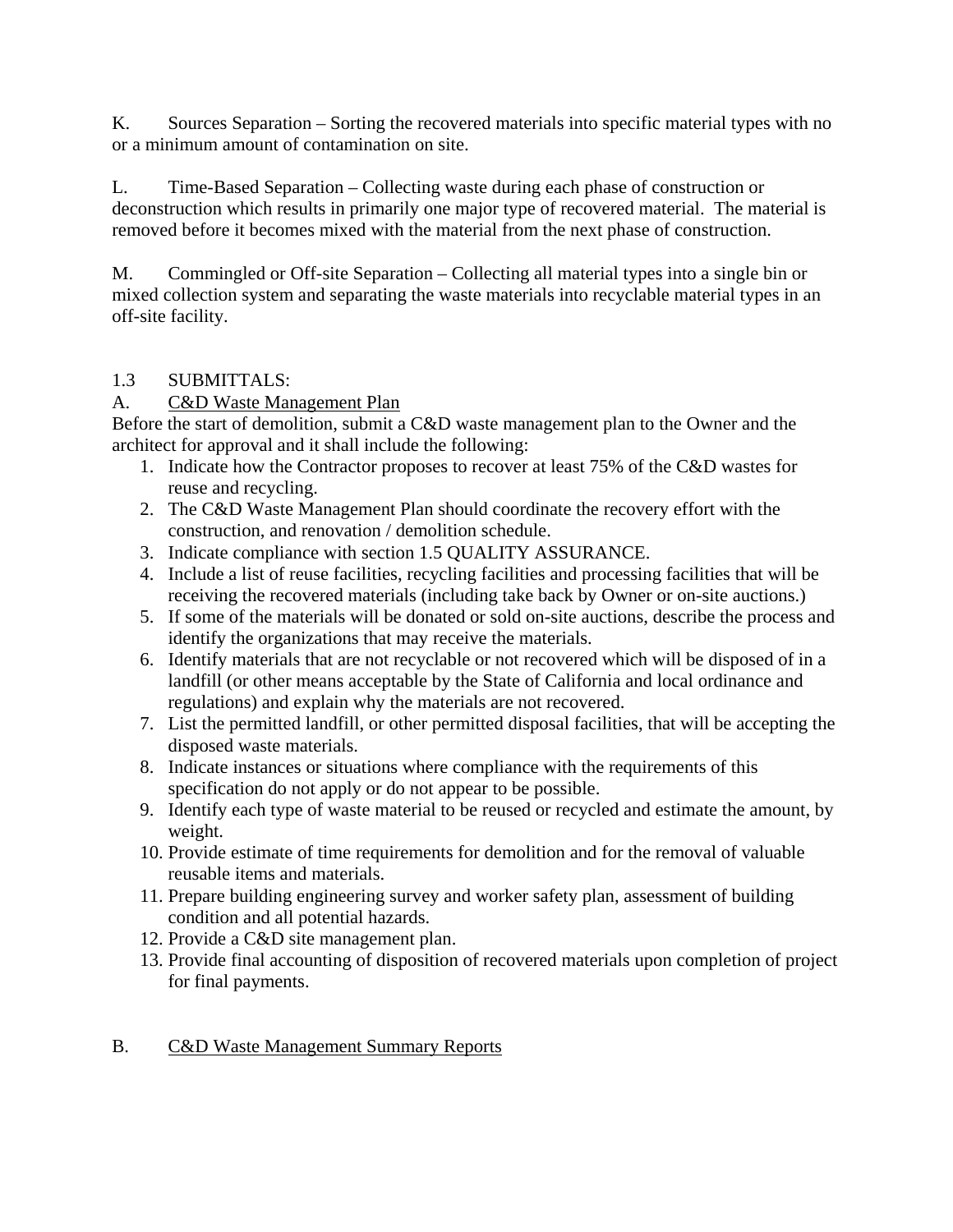Provide the C&D Quality Manager with delivery receipts for the recovered materials and waste materials sent to the permitted recycling facilities, processing facilities, or landfill with the following information:

- 1. Name of firm accepting the recovered materials or waste materials
- 2. Specify type of facility (e.g. retail facility, recycler, processor, Class III landfill, MRF)
- 3. Location of the facility
- 4. Type of materials
- 5. Net weights (or volume) of each type of material
- 6. Date of delivery
- 7. Value of the materials or tipping fee paid

### C. Application for Progress Payment

The following should be submitted with the Application for Progress Payment:

- 1. C&D Waste Management Summary Report as stated above in section 1.3 SUBMITTALS, B. C&D Waste Management Summary Reports, with the C&D Quality Manager approval on each of the report.
- 2. Prepare 3-ring binder with rebate information and product documentation as required for Owner to qualify for rebate program; submit binder with final closeout submittals.
- 3. Payment could be withheld until diversion goals are met. The Contractor is ultimately responsible for implementation of the C&D Waste Management Plan and achieving the diversion goals.
- 4. If at the end of the project the Contractor is able to divert more than the established minimum Waste Management Goal, the Contractor shall receive \$XXX for every 5% diverted above the minimum Waste Management Goal.

### 1.4 RECYCLING PROGRAM:

A. The recycling program could utilize one or a combination of any of the following common waste diversion strategies:

- 1. Sources Separation
- 2. Time-Based Separation
- 3. Commingled or Off-site Separation
- 4. Back haul of packaging
- 5. On-site sales auctions and removal.

B. Waste Material management hierarchy can be viewed as: reuse on-site, recycle on-site, reuse off-site, and recycle off-site.

C. Other innovative approaches to achieve the minimum diversion rate are encouraged and should be specified and described in the C&D Waste Management Plan.

D. Minimum diversion rate may be achieved by recovering and recycling the following materials: *[Edit to suit project.]*

- 1. Asphalt
- 2. Concrete and concrete blocks
- 3. Brick, tile and masonry materials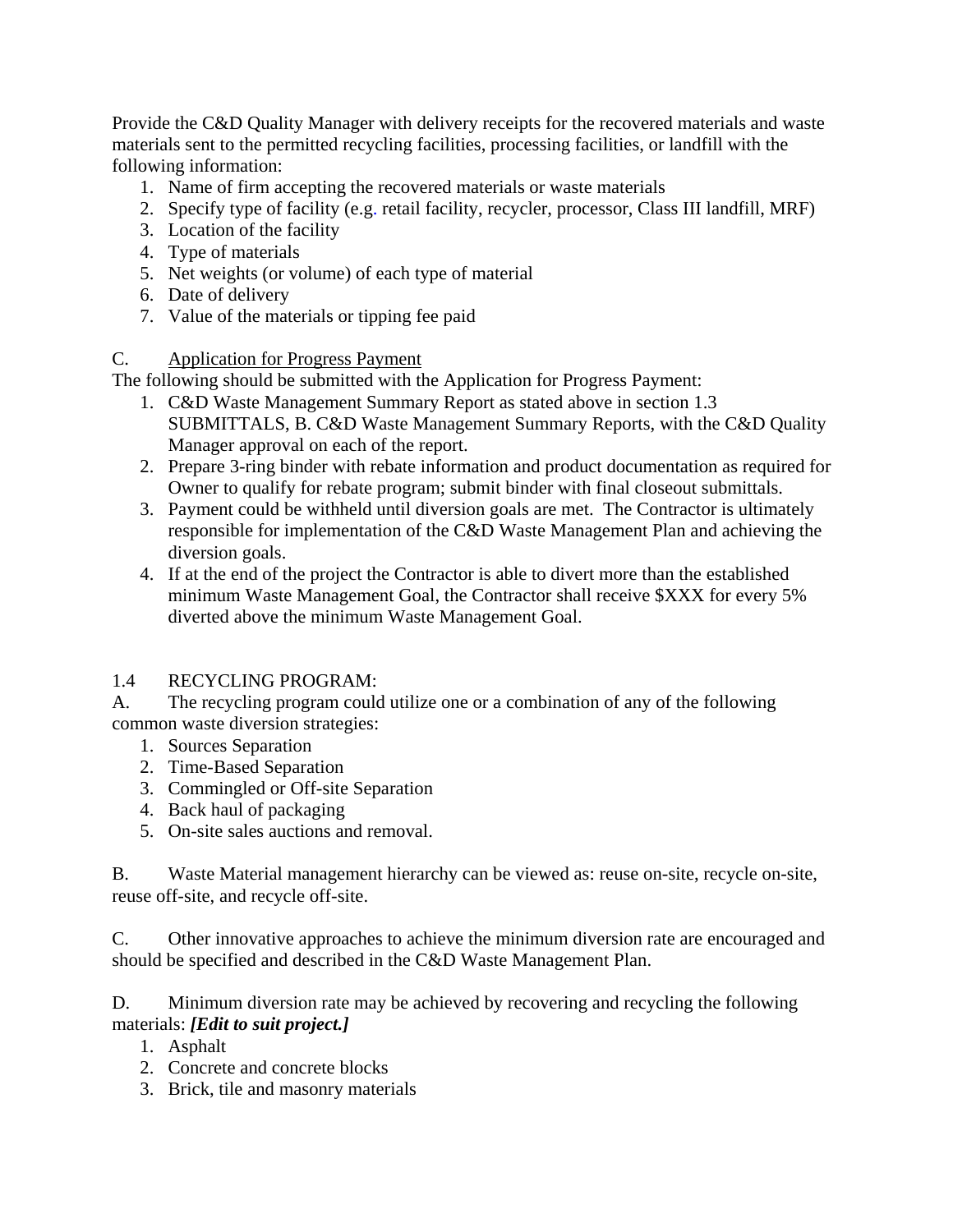- 4. Ferrous metal
- 5. Non-ferrous metals: copper, aluminum … etc
- 6. Untreated lumber
- 7. Plywood, OSB and particle board
- 8. Gypsum wallboard scrap
- 9. Paper and cardboard
- 10. Beverage containers
- 11. Insulation
- 12. Rigid foam
- 13. Glass
- 14. Carpet and pad
- 15. Trees and shrubs
- 16. Soil
- 17. Plumbing fixtures
- 18. Windows
- 19. Doors
- 20. Cabinets
- 21. Architectural fixtures
- 22. Millwork, paneling and other similar interior finishes
- 23. Electric fixtures, motors, switch gear and other similar equipment
- 24. HVAC equipment, duck work, control systems, switches and other similar equipment
- 25. Others as appropriate

# 1.5 QUALITY ASSURANCE:

# A. Regulatory Requirements

Comply with applicable requirements of the State of California, local ordinances and regulations concerning management of construction, clearing, and inert materials.

### B. Disposal Site, Recyclers and Waste Materials Processors

Use only facilities properly permitted by the State of California, and/or by local authorities where applicable.

### C. Pre-C&D Waste Management Meeting

- 1. Prior to beginning work at the site, schedule and conduct a meeting to review the C&D Waste Management Plan and discuss procedures, schedules, coordination and specific requirements for waste materials recycling and disposal. Discuss coordination and interface between Contractor, sub-contractors, architect, engineers, project manager, Owner, and other C&D activities. Identify and resolve problems of compliance with requirements. Record minutes of the meeting, identifying conclusions reached and matters requiring further resolution. Maintain waste management as an agenda item at future construction meetings.
- 2. Attendees: Contractor and related contractor personnel associated with work of this section, including personnel in charge of the waste management program; C&D Quality Manager; architect; engineers; material and equipment suppliers where appropriate; and such additional Owner personnel as Owner deems appropriate.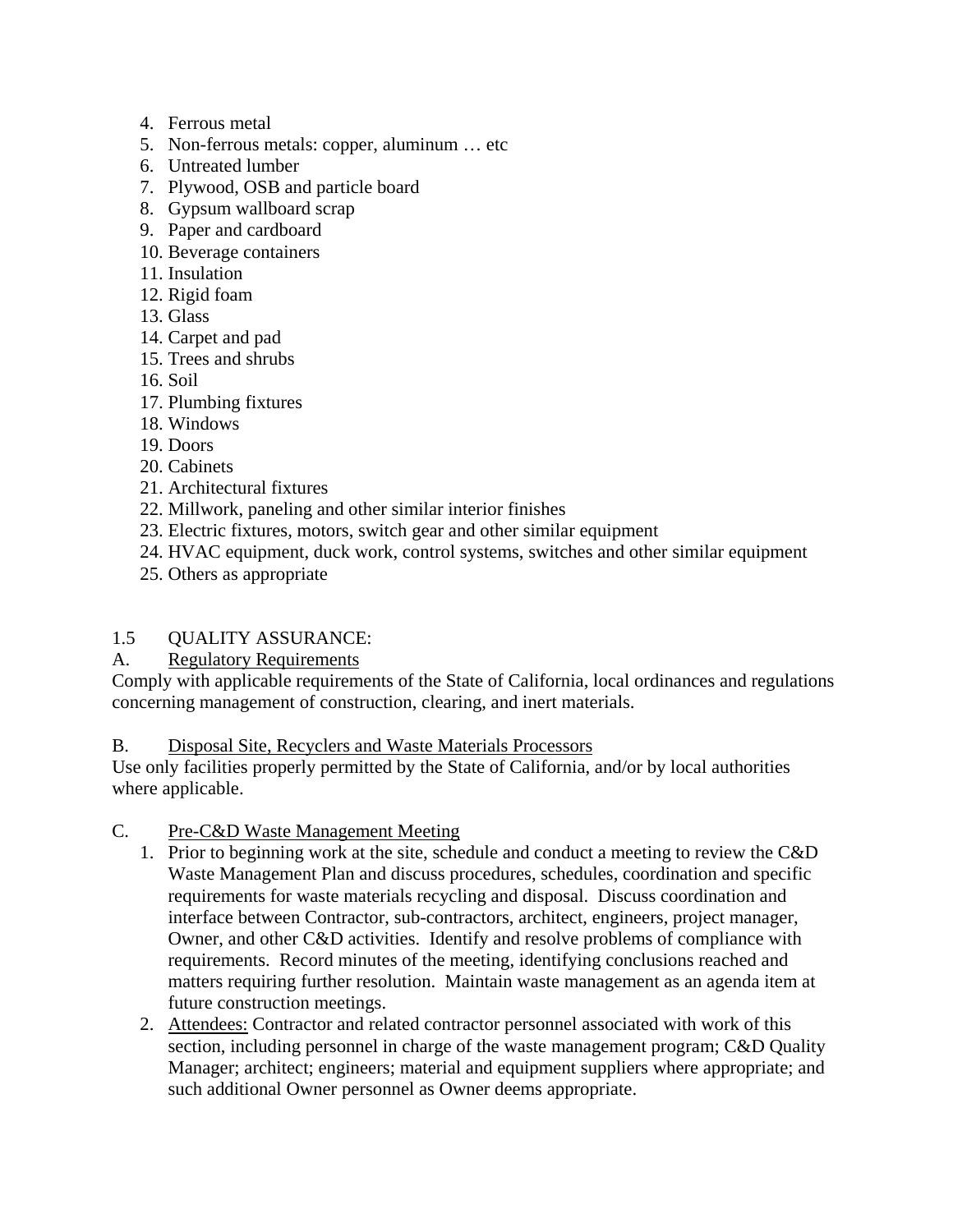- 3. Plan Revision: Make revisions to C&D Waste Management Plan agreed upon during the meeting and incorporate resolutions agreed to be made subsequent to the meeting. Submit revised plan to architect or the Owner personnel as Owner deems appropriate for approval.
- D. Implementation
	- 1. Designate an on-site party responsible for instructing workers and implementing the C&D Waste Management Plan.
	- 2. Distribute copies of C&D Waste Management Plan to job site foreman and each subcontractor.
	- 3. Include waste management and recycling in worker orientation.
	- 4. Provide on-site instruction on appropriate separation, handling, recycling, and recovery methods to be used by all parties at the appropriate stages of the work at the site.
	- 5. Also include discussion of waste management and recycling in regular job meeting and job safety meetings conducted during the course of work at the site.

E. The Contractor will be responsible for ensuring that the appropriate governmental entities are notified of the work.

F. Remove and relocate reusable materials to be reinstalled or retained in a manner to prevent damage or contamination.

G. Conduct construction and demolition in such a manner to minimize damage to trees, plants and natural landscape environment.

H. Arrange for adequate collection, and transportation to deliver the recovered materials to the approved recycling center or processing facility. Maintain records accessible to the architect or C&D Quality Manager for verification of diversion of recovered waste materials.

# 1.6 STORAGE AND HANDLING:

# A. Site Storage

- 1. Remove materials for recycling and recovery from the work locations to approved containers or storage area as required. Failure to remove waste or recovered materials will be considered cause for withholding payment and termination of Contract.
- 2. Position containers for recyclable and recoverable waste materials at a designated location on the Project Site. If materials are sorted on site, also provide a sorting area and necessary storage containers.
- 3. Change-out loaded containers for empty containers, as demand requires.
- 4. If recovered materials are stored on-site for project duration provide adequate security from pilferage.

# B. Handling

1. Deposit indicated recyclable, and recoverable materials in storage areas or containers in a clean (no mud, adhesive, solvents, petroleum contamination), debris-free condition. Do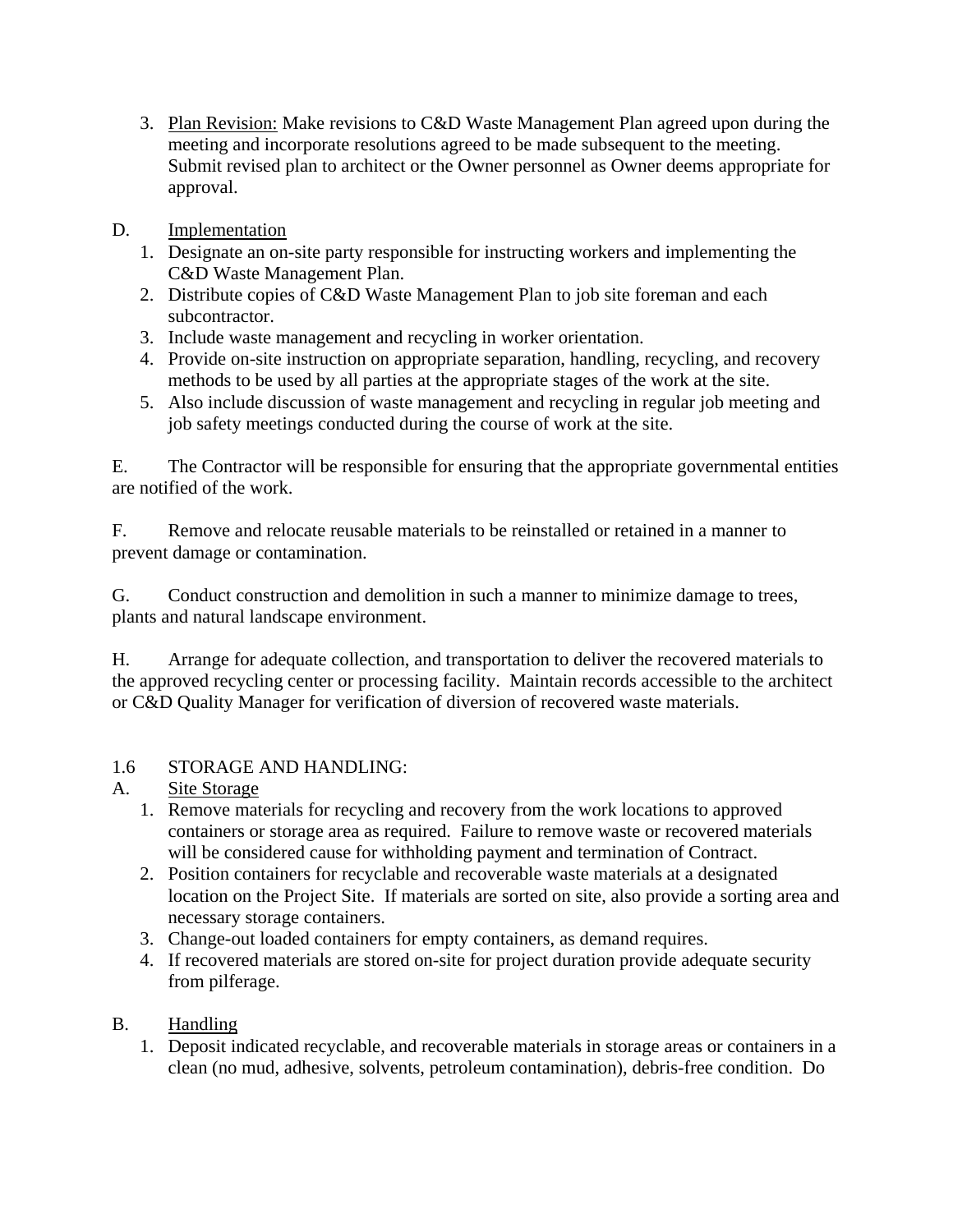not deposit contaminated materials into the containers until such time as such materials have been cleaned.

- 2. Insure all recovered materials are made safe for handling and storage.
- 3. If the contamination chemically combines with the material so that it cannot be cleaned, do not deposit into the recycle containers. In such case, request resolution by the C&D Quality Manager for disposal of the contaminated material. Directions from the C&D Quality Manager do not relieve the Contractor of responsibility for compliance with all legal and regulatory requirements for disposal, nor shall such directions cause a request for modification of the Contract.

### 1.7 PROJECT CONDITIONS:

### A. Environmental Requirements:

- 1. Transport recyclable and recoverable waste materials from the Work Area to containers and carefully deposit in the containers without excess noise and interference with other activities, to minimize noise and dust.
- 2. The Contractor shall ensure adequate erosion control and storm water control, if required, to prevent or minimize the negative impact to its surrounding environment.
- 3. Provide measures to insure the containment of lead-based paint and dust, nails, asbestosbased products and any biological contaminants that may affect environmental health and safety conditions.
- B. Site Condition:
	- 1. Signs and instructions should be clear, and easy to understand. All recycling containers should be clearly labeled and lists of acceptable and unacceptable materials will be posted throughout the site. Whenever possible, they should be in multiple-languages, especially in Spanish, and in graphic symbols.
	- 2. The Contractor shall ensure the safety of all personnel involved in the C&D process.
	- 3. A C&D site management plan shall be created including: work areas, materials processing areas, materials storage and disposal areas, worker hand-washing and changing stations, first aid and medical information.

# **Part 2 – PRODUCTS**

### 2.1 SALVAGED AND REUSE MATERIALS:

The following material to be salvaged or reused *[Edit to suit project]*:

- A. Buildings: to be moved or relocated to XXXX.
- B. The following components and fixtures are collected for reuse *[Edit to suit project]*:
	- 1. Plumbing fixtures
	- 2. Windows
	- 3. Doors
	- 4. Cabinets
	- 5. Bricks